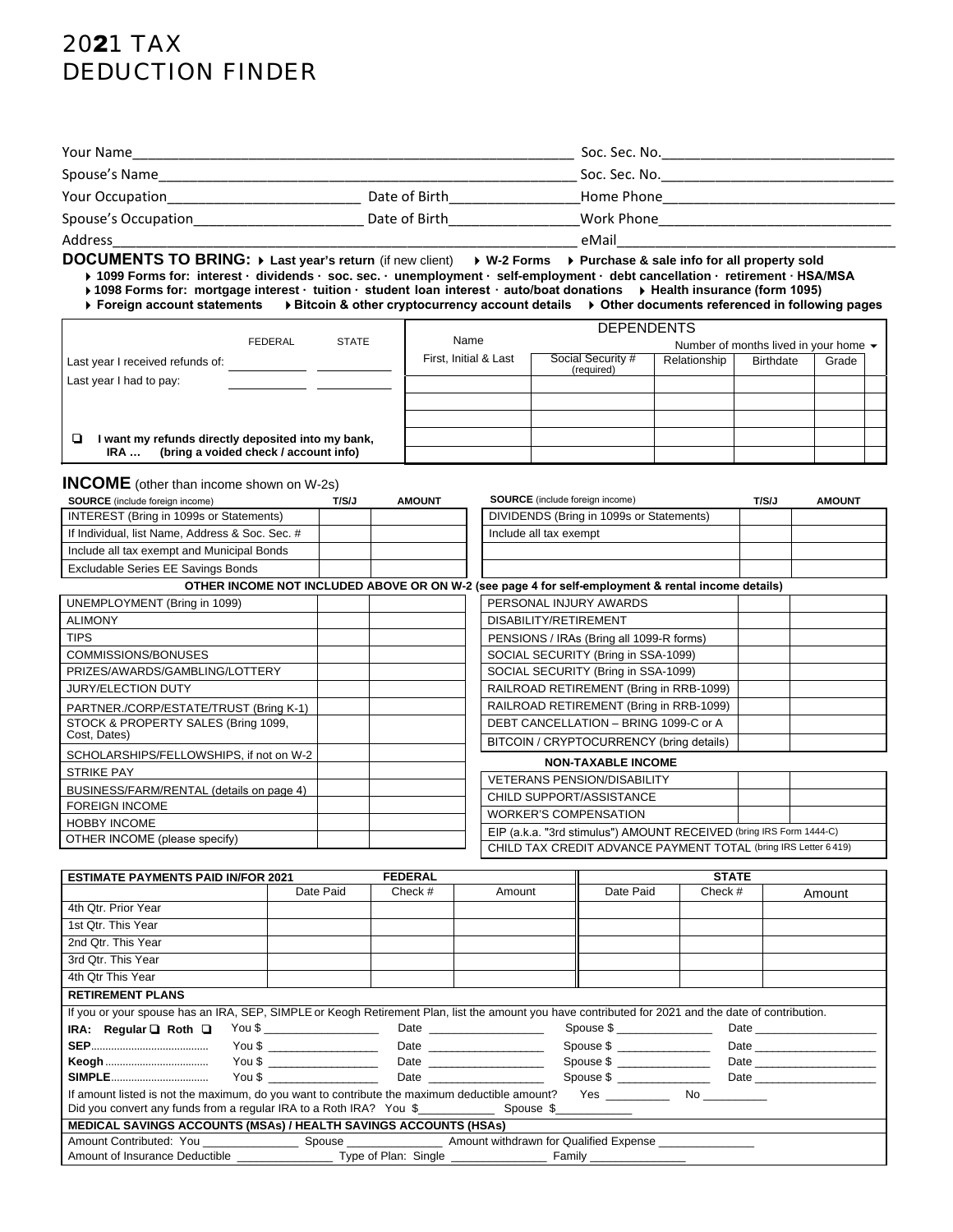# **ITEMIZED DEDUCTIONS & ADJUSTMENTS TO AGI**

|                                               | Net amount paid by | <b>CONTRIBUTIONS</b> (receipts from the charity are required |  |  |
|-----------------------------------------------|--------------------|--------------------------------------------------------------|--|--|
| <b>MEDICAL EXPENSES</b>                       | you -- NOT PRETAX  | A. Cash Contributions for which you have receipts, canceled  |  |  |
| Medical Insurance Premiums: Payroll Deduction |                    | checks, payroll deductions, etc.                             |  |  |
| Paid directly by you                          |                    |                                                              |  |  |
| Medicare B/C/D deducted from Social Security  |                    |                                                              |  |  |
| Dental Insurance                              |                    |                                                              |  |  |
| Long Term Care Insurance                      |                    |                                                              |  |  |
| Mileage                                       |                    |                                                              |  |  |
| Alcohol or Drug Addiction Therapy             |                    |                                                              |  |  |
| Ambulance                                     |                    |                                                              |  |  |
| Anesthesiology                                |                    |                                                              |  |  |
| Child Birth Class                             |                    |                                                              |  |  |
| Doctors, Dentists, Chiropractors, etc.        |                    |                                                              |  |  |
| Eye Glasses, Contact Lenses, Exams            |                    |                                                              |  |  |
| Hearing Aid, Batteries, Repairs               |                    |                                                              |  |  |
| Hospitals                                     |                    |                                                              |  |  |
| Insulin                                       |                    |                                                              |  |  |
| Laser eye surgery                             |                    |                                                              |  |  |
| Lodging (limited to \$50/day per person)      |                    | B. Direct Charitable Distribution from IRA (QCD)             |  |  |
| Parking                                       |                    |                                                              |  |  |
| <b>Prescribed Medical Attire</b>              |                    |                                                              |  |  |
| (support hose, shoes, etc.)                   |                    | C. Non-cash items: Fair market value or garage sale price    |  |  |
| Prescribed Medical Equip: Cost/Rental         |                    | on clothing, furniture, appliances, etc. Give organization,  |  |  |
| Prescribed weight loss program                |                    | item and value (if over \$500, bring detailed information    |  |  |
| Prescriptions (not over-the-counter)          |                    | and receipts.) Autos, boats, airplanes bring 1098-C.         |  |  |
| Required nursing home care                    |                    |                                                              |  |  |
| Special Schooling for Mentally or             |                    | Transportation / Travel for Volunteer Work<br>D.             |  |  |
| Physically Handicapped                        |                    | Mileage                                                      |  |  |
| Other                                         |                    | Parking                                                      |  |  |
|                                               |                    | Out of pocket expenses (receipted)                           |  |  |
|                                               |                    |                                                              |  |  |

#### **TAXES**

| Real Estate: Home                    | (See page 4 for business casualty and theft losses) |       |
|--------------------------------------|-----------------------------------------------------|-------|
| 2nd Home                             | Date of Casualty<br>Date Acquired                   |       |
| Other                                | Kind of Property<br>How Destroyed                   |       |
| Personal Property                    | <b>FMV Before</b><br><b>FMV After</b>               |       |
| Auto / Truck Tabs                    | Cost plus improvements                              |       |
| Sales Tax on New Vehicle             | Insurance reimbursements                            |       |
| Other Sales Tax Paid (from receipts) | Federally Declared Disaster Area?                   | bring |
|                                      |                                                     |       |

## **INTEREST**

| Home Mortgage (paid to financial institution)<br>Bring in Form(s) 1098            | Disabled person's impairment related<br>non-reimbursed employee expenses |  |  |
|-----------------------------------------------------------------------------------|--------------------------------------------------------------------------|--|--|
| Home Mortgage (paid to individual)<br>List Name, Social Security Number & Address | <b>ADJUSTMENTS TO AGI</b>                                                |  |  |
|                                                                                   | Classroom materials for educators                                        |  |  |
| 2nd Home Mortgage (paid to financial institution)                                 | Payments to HSA/MSA (taxpayer)                                           |  |  |
| 2nd Home Mortgage (paid to individual)                                            | Payments to HSA/MSA (spouse)                                             |  |  |
| List Name, Social Security Number & Address                                       | Taxpayer payments to an IRA: Regular □, Roth □<br>SEP D, SIMPLE D        |  |  |
| Home Equity Loan: Bring in Form(s) 1098                                           | Spouse payments to an IRA:<br>Regular □, Roth □                          |  |  |
| Points (bring closing papers if purchased this yr.)                               | SEP D, SIMPLE D                                                          |  |  |
| Have you refinanced above properties this year?                                   | Penalty for early withdrawal of savings                                  |  |  |
| If yes, bring closing papers.                                                     | Alimony paid (include recipients SS# and date of divorce)                |  |  |
|                                                                                   | Self employed health insurance premiums                                  |  |  |
| Investment Interest (provide details)                                             | Student loan interest (form 1098-E)                                      |  |  |

#### **CONTRIBUTIONS** (receipts from the charity are required)

| A. Cash Contributions for which you have receipts, canceled |  |
|-------------------------------------------------------------|--|
| checks, payroll deductions, etc.                            |  |
|                                                             |  |
|                                                             |  |
|                                                             |  |
|                                                             |  |
|                                                             |  |
|                                                             |  |
|                                                             |  |
|                                                             |  |
|                                                             |  |
|                                                             |  |
|                                                             |  |
|                                                             |  |
|                                                             |  |
|                                                             |  |
|                                                             |  |
| B. Direct Charitable Distribution from IRA (QCD)            |  |
|                                                             |  |
|                                                             |  |
| C. Non-cash items: Fair market value or garage sale price   |  |
| on clothing, furniture, appliances, etc. Give organization, |  |
| item and value (if over \$500, bring detailed information   |  |
| and receipts.) Autos, boats, airplanes bring 1098-C.        |  |
|                                                             |  |
| D. Transportation / Travel for Volunteer Work               |  |
| Mileage                                                     |  |
| Parking                                                     |  |
| Out of pocket expenses (receipted)                          |  |

#### **CASUALTY & THEFT LOSSES**

| : Home                   | (Must exceed 10% of Adjusted Gross Income)<br>(See page 4 for business casualty and theft losses) |                      |               |  |
|--------------------------|---------------------------------------------------------------------------------------------------|----------------------|---------------|--|
| 2nd Home                 | Date of Casualty                                                                                  | Date Acquired        |               |  |
| Other                    | Kind of Property                                                                                  | <b>How Destroved</b> |               |  |
| operty                   | <b>FMV Before</b>                                                                                 | <b>FMV After</b>     |               |  |
| Auto / Truck Tabs        | Cost plus improvements                                                                            |                      |               |  |
| งn New Vehicle           | Insurance reimbursements                                                                          |                      |               |  |
| Tax Paid (from receipts) | <b>Federally Declared Disaster Area?</b>                                                          |                      | bring details |  |
|                          |                                                                                                   |                      |               |  |

## **OTHER ITEMIZED DEDUCTIONS**

| Gambling Losses                      |  |
|--------------------------------------|--|
| Disabled person's impairment related |  |
| non-reimbursed employee expenses     |  |

## **ADJUSTMENTS TO AGI**

|                                                     | Classroom materials for educators                         |                        |
|-----------------------------------------------------|-----------------------------------------------------------|------------------------|
| 2nd Home Mortgage (paid to financial institution)   | Payments to HSA/MSA (taxpayer)                            | See page 1 for details |
| 2nd Home Mortgage (paid to individual)              | Payments to HSA/MSA (spouse)                              | See page 1 for details |
| List Name, Social Security Number & Address         | Taxpayer payments to an IRA: Regular $\Box$ , Roth $\Box$ |                        |
|                                                     | SEP D. SIMPLE D                                           | See page 1 for details |
| Home Equity Loan: Bring in Form(s) 1098             | Spouse payments to an IRA:<br>Regular □, Roth □           |                        |
| Points (bring closing papers if purchased this yr.) | SEP D. SIMPLE D                                           | See page 1 for details |
| Have you refinanced above properties this year?     | Penalty for early withdrawal of savings                   |                        |
| If yes, bring closing papers.                       | Alimony paid (include recipients SS# and date of divorce) |                        |
|                                                     | Self employed health insurance premiums                   |                        |
| Investment Interest (provide details)               | Student Ioan interest (form 1098-E)                       |                        |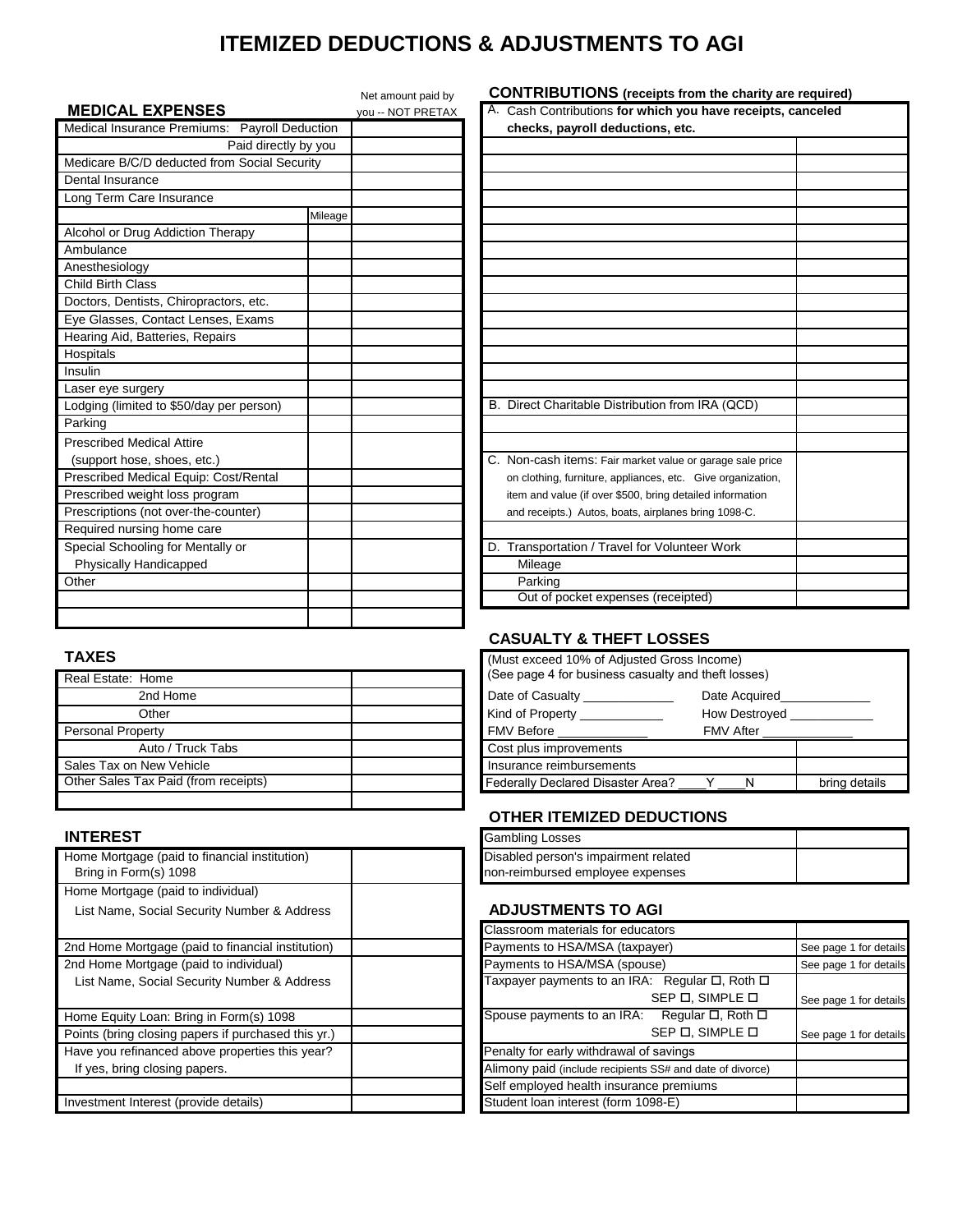|                                                                                                                                                                                                                                                                                                                                                                                                                                                                                                                                                                                                                                                                                                                                                                                                                                                                                                                                                                                                                                                                                                                                                                                                                                                                                                  |                                                 |                                        | CHILD and DEPENDENT CARE $\rightarrow$ if you or your spouse paid for dependent care to be gainfully employed.                                                                                                                                                                                                                                                                                                                                                                                                                                                                                                                                                                                                                 |                               |
|--------------------------------------------------------------------------------------------------------------------------------------------------------------------------------------------------------------------------------------------------------------------------------------------------------------------------------------------------------------------------------------------------------------------------------------------------------------------------------------------------------------------------------------------------------------------------------------------------------------------------------------------------------------------------------------------------------------------------------------------------------------------------------------------------------------------------------------------------------------------------------------------------------------------------------------------------------------------------------------------------------------------------------------------------------------------------------------------------------------------------------------------------------------------------------------------------------------------------------------------------------------------------------------------------|-------------------------------------------------|----------------------------------------|--------------------------------------------------------------------------------------------------------------------------------------------------------------------------------------------------------------------------------------------------------------------------------------------------------------------------------------------------------------------------------------------------------------------------------------------------------------------------------------------------------------------------------------------------------------------------------------------------------------------------------------------------------------------------------------------------------------------------------|-------------------------------|
| Were the Dependent Care services performed in your home? Yes___ No___<br>Were you reimbursed by your employer for child care: Yes___ No___ If so \$_________ Amount forfeited, if any \$_                                                                                                                                                                                                                                                                                                                                                                                                                                                                                                                                                                                                                                                                                                                                                                                                                                                                                                                                                                                                                                                                                                        |                                                 |                                        |                                                                                                                                                                                                                                                                                                                                                                                                                                                                                                                                                                                                                                                                                                                                |                               |
| Even though your reimbursement equaled your child care expenses, you are required to show the following information on your tax return:<br>of Dependents                                                                                                                                                                                                                                                                                                                                                                                                                                                                                                                                                                                                                                                                                                                                                                                                                                                                                                                                                                                                                                                                                                                                         |                                                 |                                        |                                                                                                                                                                                                                                                                                                                                                                                                                                                                                                                                                                                                                                                                                                                                |                               |
| Name(s) of Individual/Organization<br><b>Who Provided Care</b>                                                                                                                                                                                                                                                                                                                                                                                                                                                                                                                                                                                                                                                                                                                                                                                                                                                                                                                                                                                                                                                                                                                                                                                                                                   | Number, Street<br>Address:<br>City, State & Zip |                                        | <b>Social Security or</b><br><b>Employer ID Number</b>                                                                                                                                                                                                                                                                                                                                                                                                                                                                                                                                                                                                                                                                         | <b>Amount Paid</b><br>In 2021 |
| If more space is needed, attach statement.<br><b>EDUCATION CREDITS, DEDUCTIONS</b>                                                                                                                                                                                                                                                                                                                                                                                                                                                                                                                                                                                                                                                                                                                                                                                                                                                                                                                                                                                                                                                                                                                                                                                                               |                                                 |                                        | ▶ You cannot take a credit for amounts paid to your dependent.                                                                                                                                                                                                                                                                                                                                                                                                                                                                                                                                                                                                                                                                 |                               |
| Tuition and required fees you paid for yourself, your spouse or dependent(s) for post-secondary education \$<br>Date education began _________________                                                                                                                                                                                                                                                                                                                                                                                                                                                                                                                                                                                                                                                                                                                                                                                                                                                                                                                                                                                                                                                                                                                                           |                                                 | Student's Name _______________________ | Degree Program? Yes ____ No ___                                                                                                                                                                                                                                                                                                                                                                                                                                                                                                                                                                                                                                                                                                |                               |
| Was the student enrolled at least half time? _______ Year in School -- Fr / So / Jr / Sr / Graduate                                                                                                                                                                                                                                                                                                                                                                                                                                                                                                                                                                                                                                                                                                                                                                                                                                                                                                                                                                                                                                                                                                                                                                                              |                                                 |                                        | (please bring 1098-T)                                                                                                                                                                                                                                                                                                                                                                                                                                                                                                                                                                                                                                                                                                          |                               |
| Did you change your marital status during the year? If yes, date _____<br>$\mathcal{L}$<br>$\overline{\phantom{a}}$<br>Did you or your spouse become disabled or legally blind during the tax year?<br>$\mathcal{L}^{\mathcal{L}}$<br>Did you purchase a business vehicle or other business equipment during the year? If yes, bring details.<br>$\overline{\phantom{0}}$<br>Do you have a non-collectible debt? If so, bring details.<br>Are you involved in bartering your services or property for other services or property?<br>$\overline{\phantom{a}}$<br>Do you have income, expenses or deductions not mentioned in this organizer? Bring details.<br>$\sim$ $\sim$<br>Did you pay someone who performed services as an employee at your home in 2021?<br>Were you notified by the IRS or State of any change in a prior year's tax return? Bring notice.<br>$\frac{1}{1}$<br>Did you receive combat pay in 2021?<br>Did you have debts canceled or forgiven? Bring the 1099-C and/or 1099-A.<br>Did you buy or sell a home in 2021 or did you refinance? Bring the settlement statement.<br>Did you distribute/spend funds from an HSA? Bring from 1099-SA.<br>$\mathcal{L}$<br>Did you contribute to a 529 education savings plan (for yourself or others). If yes, how much in 2021? |                                                 |                                        | Are you paying towards the support of a relative other than dependents claimed above, and if so, what is their taxable income?<br>Are you making payments on a boat or recreational vehicle that has a toilet, sleeping and basic living facilities?<br>Have you received an income statement on your Social Security # which is reported on another tax return?<br>Do you (and/or your spouse) wish to designate \$3.00 to the Presidential Election Fund? Taxpayer_____ Spouse____<br>In 2021, did you pay adoption fees, court costs, attorney fees and/or other expenses directly related to an adoption?<br>Amount ___________ Was it finalized? __________ Was the adoption international? ________ Special Needs Child? |                               |